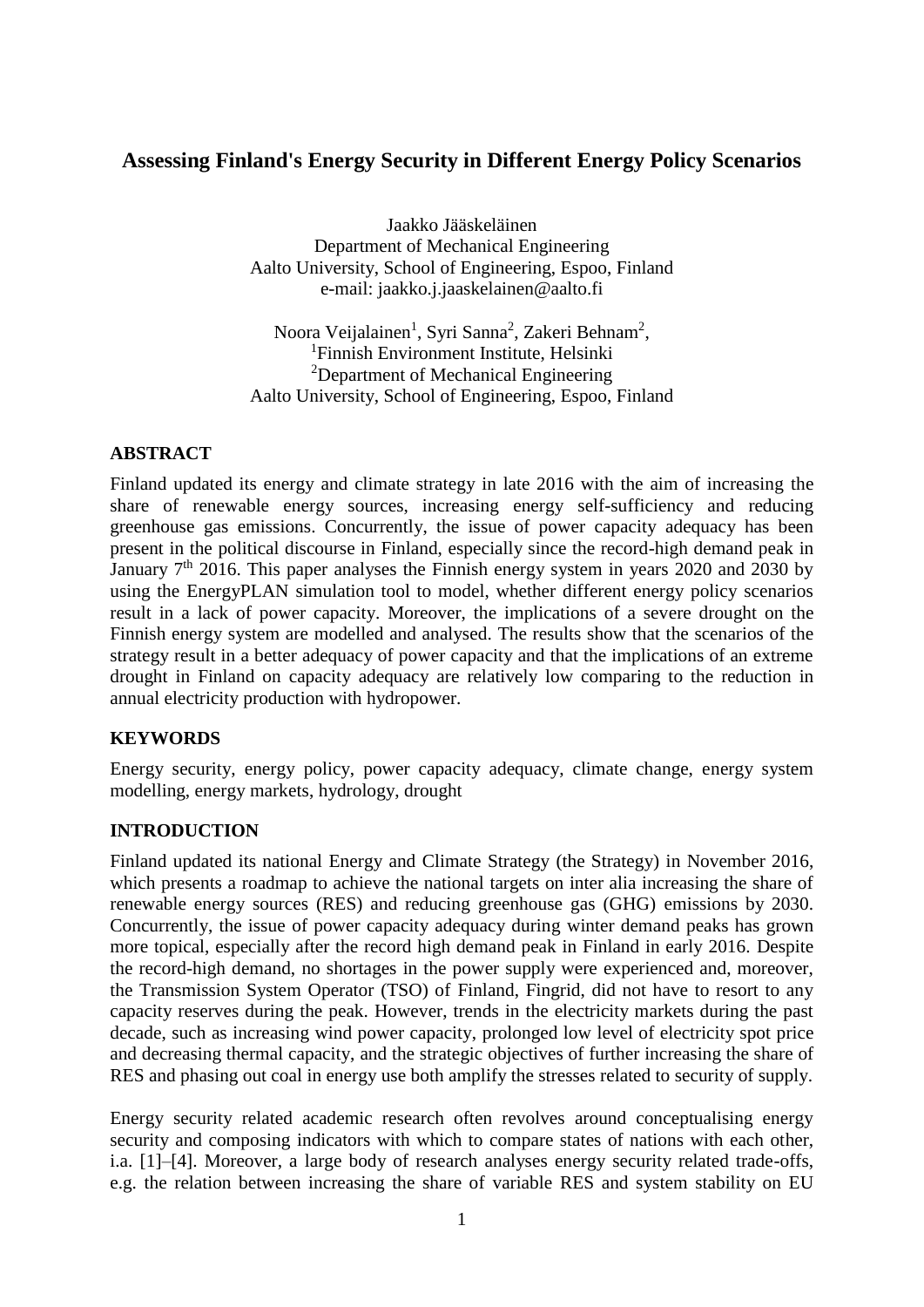level, i.a. [5], [6]. The Finnish energy system in 2030 has also been a subject of research, e.g. [7], but no academic research has yet been published in order to map the implications of national energy and climate targets on energy security. Energy security is a multidimensional issue, but due to the topicality of the subject, this study will concentrate on power capacity adequacy. The authors analysed power capacity adequacy during the record-high peak in winter 2016 in Finland [8] and found out that, despite the alarming trends, the Finnish power system would still have had technical capacity and adequate measures of intervention to cope with severe stress factors during the peak in 2016. However, trends in the Finnish energy sector cause reasons to anticipate the issue in the coming decades.

This paper analyses Finland's energy security in years 2020 and 2030 in the energy policy scenarios presented in the Strategy by modelling the implications of equivalent conditions as were experienced in early 2016 with the EnergyPLAN simulation tool on an hourly level. Furthermore, the authors also analyse a scenario with pessimistic assumptions as regards energy investments in Finland. Moreover, this paper analyses the interdependence between hydrological situation and energy markets by applying the effects of a severe drought in the Finnish power system in different policy scenarios and years.

Firstly, we review the structure of the Finnish energy system, mainly by presenting the composition of power and heating markets. Secondly, we introduce the contents and targets of the Strategy in more detail. Thirdly, we introduce the used simulation tool, EnergyPLAN, and input data for the modelling. Finally, we present and analyse the simulation results.

### **THE FINNISH ENERGY SYSTEM**

The Finnish energy system has a few noteworthy characteristics: firstly, due to its geographical location and high share of energy-intensive industry, Finland's consumption per capita is high in both heat and electricity; Finland has the  $7<sup>th</sup>$  highest electricity consumption per capita in the world [9]. Moreover, electricity and heating markets are strongly coupled via combined heat and power (CHP) production, which covers approximately 32 % of Finnish electricity production and 28 % of space heating. Secondly, Finland is a part of the Nordic electricity market and hence strongly connected with its neighbouring countries' power markets. However, Finland is also heavily dependent on cross-border energy trade: in addition to the large share of net electricity imports, Finland imports practically all of its fossil fuels and uranium. Moreover, a majority of the fuels are imported from Russia. The next chapters review the primary and final energy consumption and structures of electricity and heating markets in Finland, respectively.

#### **Primary and Final Energy Consumption**

Energy consumption can be measured either as primary or final energy consumption. Primary energy refers to the energy content in all fuels used, such as coal, gas, oil and uranium, whereas e.g. hydropower and wind power production are included *per se*. No conversion or distribution losses are considered when calculating primary energy consumption. Final energy consumption, on the other hand, refers to the useful energy available to the final user, including all conversion and distribution losses. National targets concerning e.g. the share of RES and energy self-sufficiency are calculated using the final energy consumption. The main difference between these two in Finland comes from the low thermal efficiency of nuclear power production.

Finland has a large share of energy intensive industry, which accounted for 45 % of the final energy consumption in 2016. Other significant sectors of energy consumption were space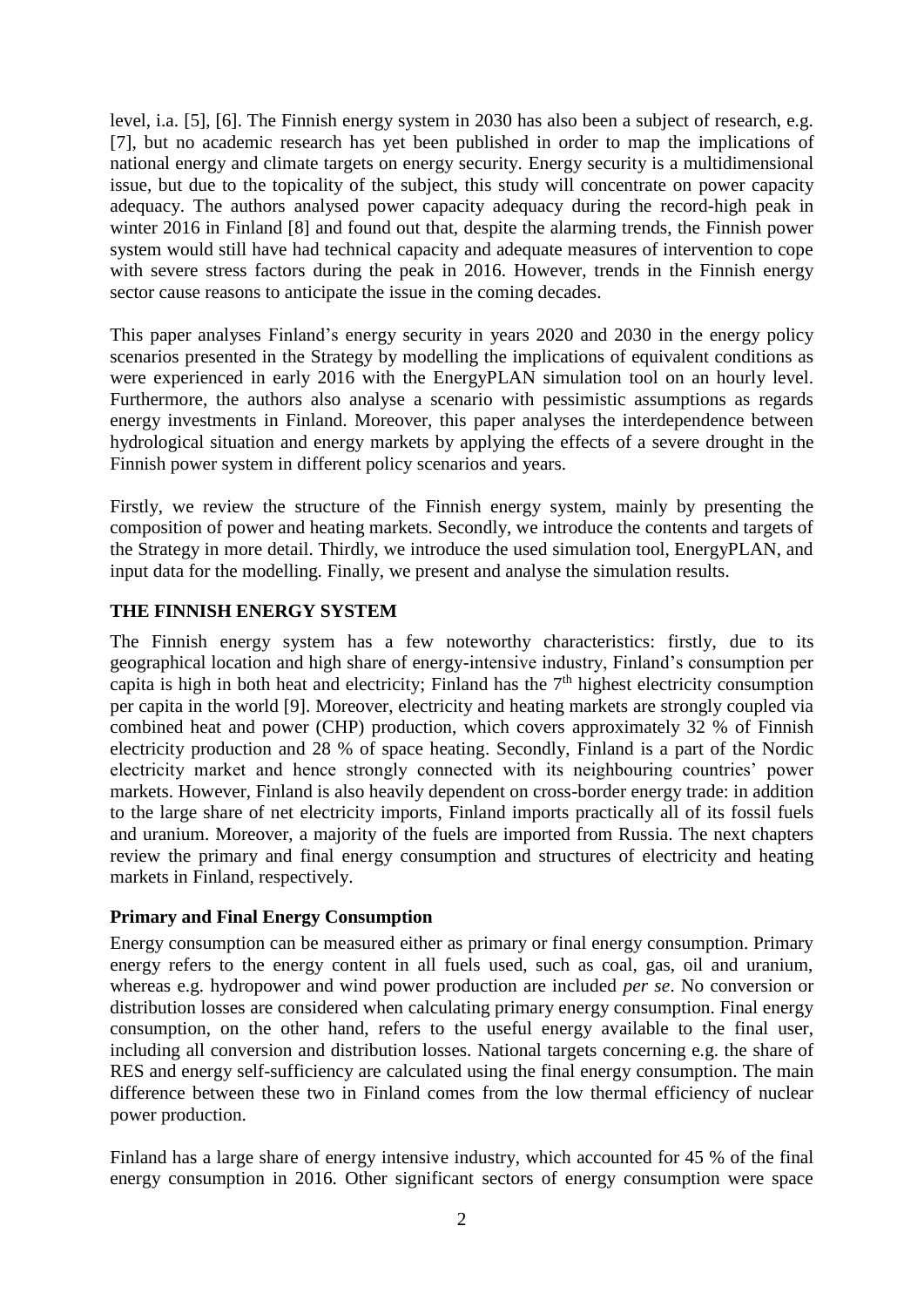heating (26 %) and transport (17 %). The most important primary energy sources in 2015 were biomass (25.4 %), oil (23.7 %) and uranium (18.7 %). Final energy consumption by sector and primary energy consumption by energy source are presented in [Figure 1.](#page-2-0) [10]



<span id="page-2-0"></span>Figure 1. Final energy consumption in Finland by sector and primary energy consumption in Finland by energy sources

### **Electricity Markets**

The Finnish electricity system is a part of the Nordic wholesale electricity market, Nord Pool, and hence strongly connected with its neighbouring countries' power markets. The prices for Nordic electricity markets are set in Elspot (day-ahead) and Elbas (intraday) markets. However, Finland is also heavily dependent on cross-border electricity trade: net electricity imports covered 22.3 % of the total electricity consumption in Finland in 2016 [11], of which most was imported from Sweden. Therefore, the Finnish power system cannot be analysed as an isolated entity. The main connections are with Sweden, Estonia and Russia, of which the two former are included in the common electricity market, whereas the connection between Finland and Russia is not a part of the trading system. In total, the cross-border transmission capacity allows Finland to import approximately 5,100 MW of power from its neighbouring countries, which is more than one third of the record-high hourly demand peak.

The Finnish electricity generation mix is highly diversified, comprising high shares of hydro, nuclear and thermal power production and an increasing share of wind power production. Industry and construction covered 47 % of the electricity consumption in 2016, residential and agriculture 27 %, services and public sector 23 % and transmission and distribution losses accounted for 3 % [10]. Total installed power capacity in Finland amounted to approximately 16,100 MW in the beginning of 2016 [12]. However, as some of the capacity is mothballed, some allocated as system reserves and the momentary availability of different technologies varies according to many factors, a more relevant figure is the estimated available capacity during the demand peak. Electricity supply by sources [9], total installed power capacity and Fingrid's estimation of the available power capacity during the demand peak in 2016 [10] are presented in [Table 1.](#page-3-0)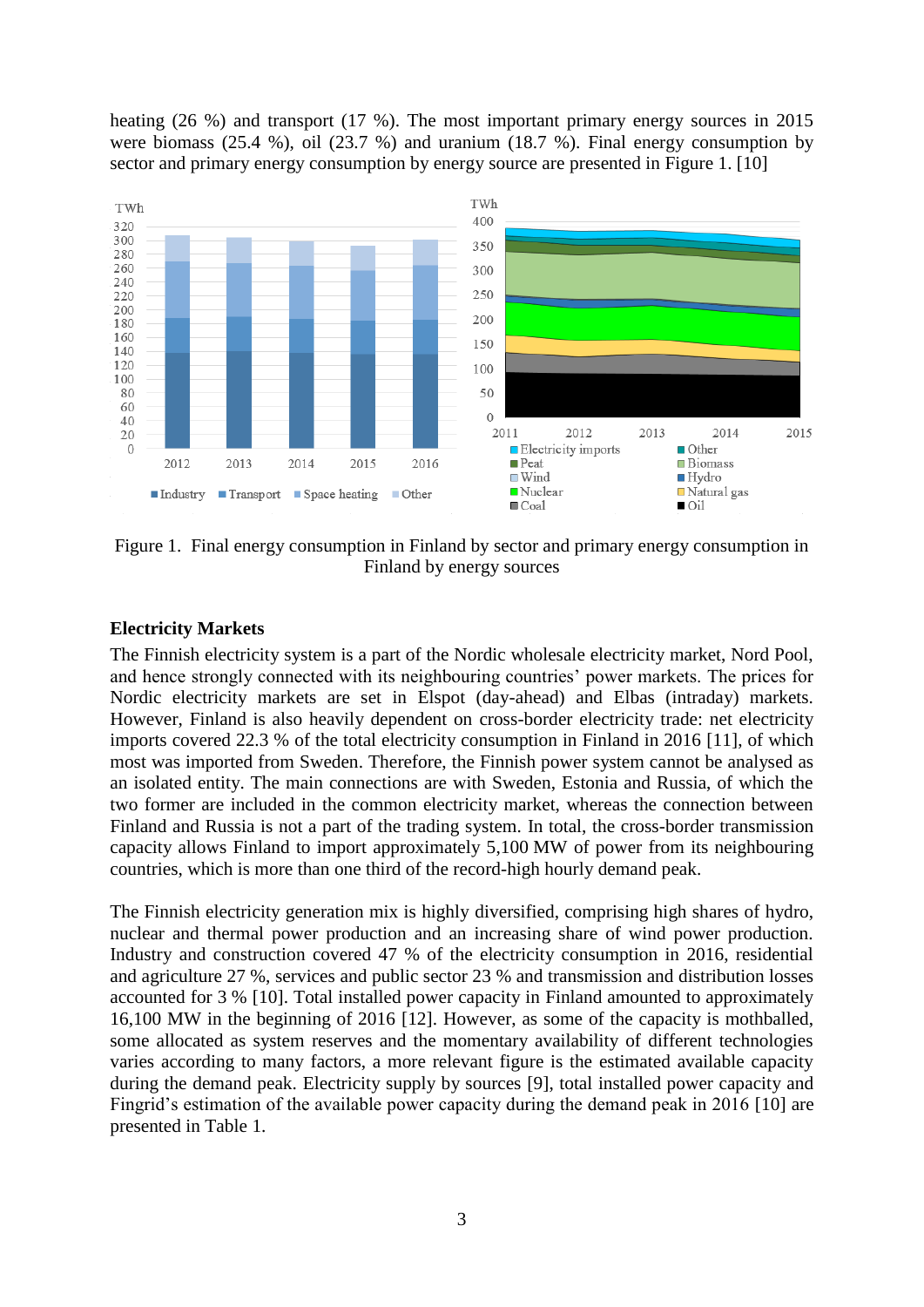| Production type                | Consumption<br>(TWh/a) | Installed<br>capacity<br>(MW) | Estimated available<br>capacity during<br>winter peak (MW) |
|--------------------------------|------------------------|-------------------------------|------------------------------------------------------------|
| Hydropower                     | 15.6                   | 3,180                         | 2,550                                                      |
| Nuclear power                  | 22.3                   | 2,780                         | 2,780                                                      |
| Condensing power plants        | 4.4                    | 2,160                         | 960                                                        |
| Combined heat and power, total | 20.8                   | 6,985                         | 5,250                                                      |
| CHP district heating           | 11.8                   | 4,170                         | 3,250                                                      |
| CHP industry                   | 9.0                    | 2,815                         | 2,000                                                      |
| Wind power                     | 3.1                    | 1,005                         | 60                                                         |
| Net Import                     | 19.0                   |                               |                                                            |
| Total                          | 85.1                   | 16,110                        | 11,600                                                     |

<span id="page-3-0"></span>Table 1. Finnish electricity production, installed power capacity and estimated available capacity during the winter peak in 2016

Electricity demand in Finland has not grown during the 2010s, but stayed around 82-85 TWh/a. The low demand has partly been caused by the economic downturn in Finland and partly by the exceptionally warm weather in the past years. The low demand has significantly reduced operating hours of especially condensing power plants, causing the plants to lose their economic feasibility. Hence, the commercially active condensing power capacity in Finland has reduced by more than 2000 MW since 2010. The last commercially operative condensing coal plant will partly be allocated in the peak load reserves starting from July 2017 and others have been mothballed or decommissioned earlier. Condensing coal power has traditionally been the price setter in the Nordic day-ahead market and it has been used for peak production. Simultaneously with the decreasing capacity of conventional plants, wind power capacity in Finland and in the Nordics has been growing rapidly – mainly due to national subsidy mechanisms. Wind power capacity in Finland was approximately 1005 MW in early 2016 and it is expected to double by the end of 2017 under the current feed-in tariff mechanism [13]. Moreover, wind power capacity in Sweden is experiencing similar trends with greater magnitude, which affects the Finnish power market via price level and availability of electricity imports.

### **Heating Markets**

Due to its geographical location, Finland has a high demand for heat, especially during the winter. A major share of the heating demand is supplied with CHP production, which enables very high thermal efficiencies ( $> 90\%$ ) in energy production. However, as efficient district heating utilisation requires dense enough demand for heat, housing in remote areas typically uses a combination of electrical heating, small-scale wood combustion and heat pumps.

Comparing with electricity markets, heating markets in Finland are much more scattered: Finland comprises a plethora of separate heating markets of different sizes, ranging from a district heating network of a large city to a single remote residential building. Hence, heating markets in Finland cannot be assessed as a similar entity as electricity markets and e.g. heating capacity adequacy should be assessed in each of the markets separately. Moreover, comparing with the electricity system, heating markets are not as sensitive as regards system balance and magnitude of implications of a fault in the system: heat accumulators are widely used to enhance balance in district heating systems and, moreover, an abrupt fault in a district heating network is less tangible to the end-user than one in a power system. However, the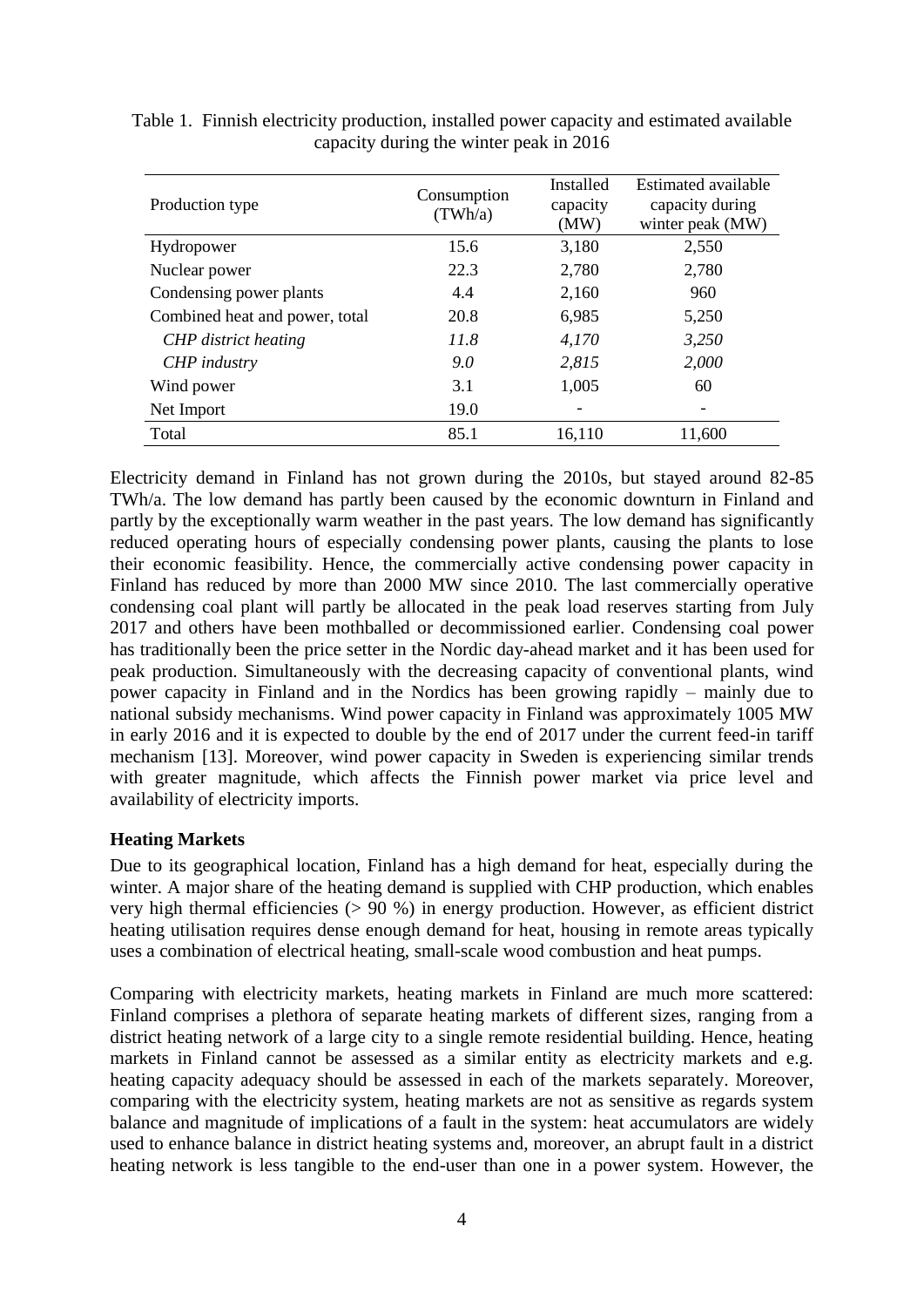overall heating capacity connected to district heating networks amounted to 22,790 MW [14] in the end of 2015 and historically the adequacy of capacity in heating networks has not been an issue. Despite approximately two thirds of the heating capacity being heat only boilers, 69.7 % of district heating production was based on cogeneration in 2016.

### **NATIONAL ENERGY AND CLIMATE STRATEGY**

The Finnish Government published a new National Energy and Climate Strategy [15] in November 24<sup>th</sup> 2016, which presents a roadmap to achieve the national targets on inter alia increasing the share of RES and reducing GHG emissions by 2030. The goal is to systematically set a course for achieving an 80-95 % reduction in GHG emissions by 2050.

The main targets of the Strategy by 2030 are following:

- 50 % share of RES in final consumption of energy
- 55 % self-sufficiency in energy production
- Halving the use of imported oil for energy comparing to the level of 2005
- Phasing out coal in energy production (with minor exceptions)
- 40 % share of RES in transport sector
- 39 % reduction in GHG emissions in the effort-sharing sector comparing to the level of 2005 (set by the Commission)
- 250,000 electric and 50,000 gas-powered vehicles

A key tool in the strategy work was calculating possible energy market development via assessing different scenarios. Rather than predictions, the scenarios are built on certain assumptions projecting different possible future outcomes. The main scenarios are Basic scenario and Policy Scenario, which are presented in the following chapters. In addition to the scenarios in the Strategy, an Alternative scenario with a set of pessimistic assumptions as regards e.g. power capacity investments Finland and new transmission lines to neighbouring countries is analysed. Alternative scenario is presented in chapter Methods and Data.

#### **Basic scenario**

Basic scenario assumes that no additional energy policy actions are implemented since those made before spring 2016. The scenario sets the baseline with which the possible required policy actions are compared and the impacts of any new measures on the energy and climate targets can be determined.

The share of RES will increase in Basic scenario, mainly due to an increase in the use of forest chips and waste liquors from forestry. Moreover, the use of heat pumps is estimated to increase with the current trends, while the strong increase in wind power production between 2010 and 2017 will slow down significantly without any new policy measures. Final energy consumption is estimated to converge around 315 TWh/a, of which RES should cover approximately 47 %. This falls 3 percentage points short from the Government's target for 2030. Primary and final energy consumption in Basic scenario are presented in [Table 2.](#page-5-0) As regards the targets on energy self-sufficiency, share of RES in the transport sector and halving the energy use of oil, Basic scenario falls short 4 percentage points, 20 percentage points and 12 TWh, respectively [16].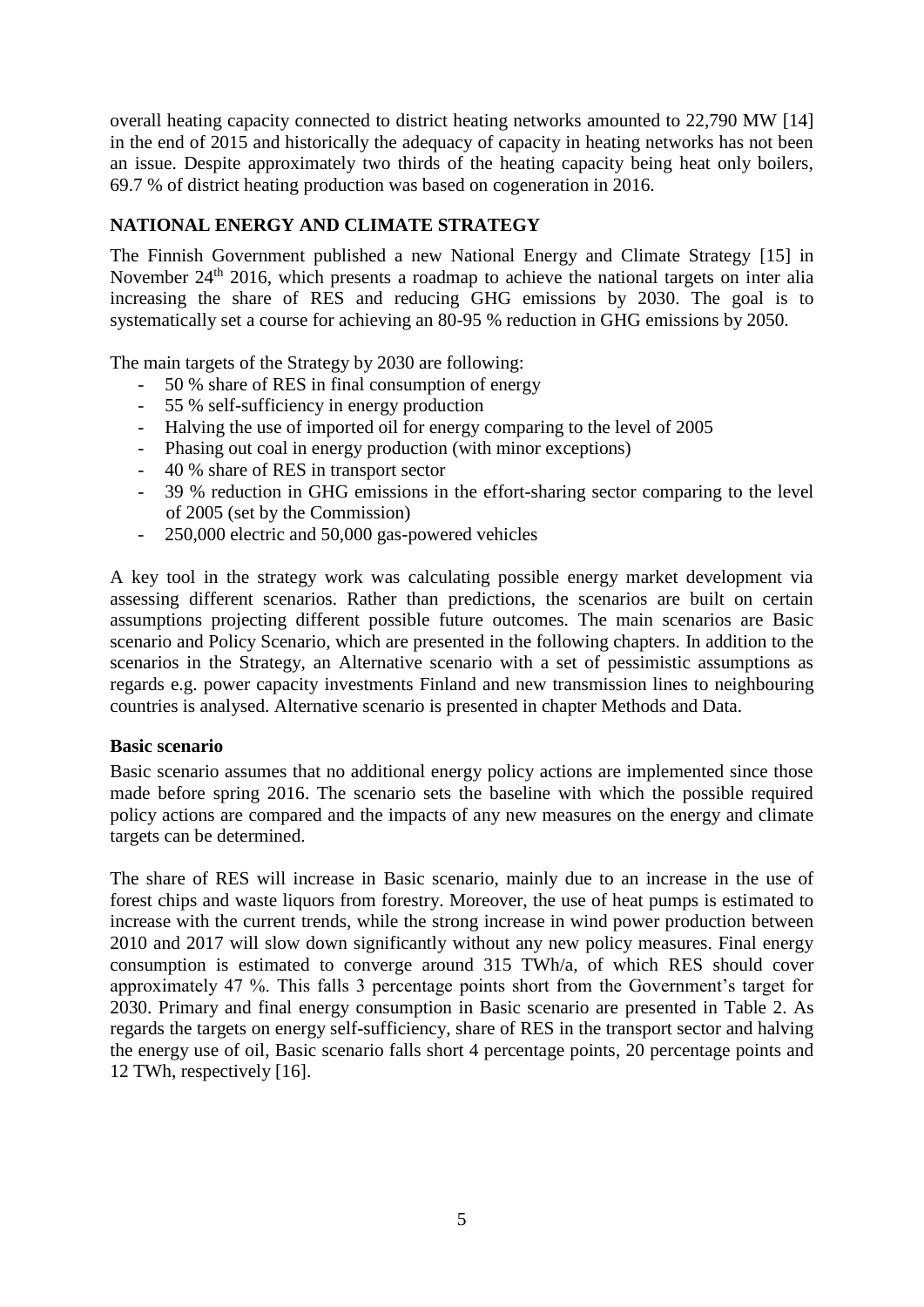<span id="page-5-0"></span>

| Energy source                             | 2015           | 2020 | 2030           |
|-------------------------------------------|----------------|------|----------------|
| Oil (including biofuels)                  | 87             | 81   | 77             |
| Coal                                      | 17             | 15   | 7              |
| Coke, blast furnace gas and coke oven gas | 12             | 16   | 18             |
| Natural gas                               | 22             | 27   | 22             |
| Nuclear power                             | 68             | 106  | 123            |
| Net electricity import                    | 16             | 3    | $\mathfrak{D}$ |
| Hydropower                                | 17             | 14   | 15             |
| Wind and solar power                      | $\overline{2}$ | 5    | 7              |
| Peat                                      | 15             | 20   | 15             |
| Wood fuels                                | 93             | 104  | 118            |
| Other                                     | 14             | 16   | 18             |
| Total primary energy consumption          | 361            | 408  | 420            |
| Final energy consumption                  | 297            | 313  | 316            |

Table 2. Primary and final energy consumption in Basic scenario

### **Policy scenario**

Policy scenario includes policy measures to achieve the aforementioned national targets set in the Strategy. As the EU 2020 targets are estimated to be achieved already during the current government term with the current trends, the focus will be in 2030 targets.

Some of the measures to reach the targets set in the Strategy are yet intangible and mentioned to be specified later on. However, some measures are described briefly in the Strategy, inter alia:

- Technology neutral tendering processes will be organised in 2018-2020 in order to increase RES utilisation in electricity production in the most cost-efficient way
- Increasing the obligation for the share of biofuels in road traffic to 30 %
- Coal will be phased out by taxation and subsidies for domestic substitutes in CHP production
- Investment support and tax exemptions for e.g. small-scale distributed energy generation
- Obligation to blend light fuel oil used in machinery and heating with 10 % of bioliquids

Primary and final energy consumption in Policy scenario are presented in [Table 3.](#page-6-0)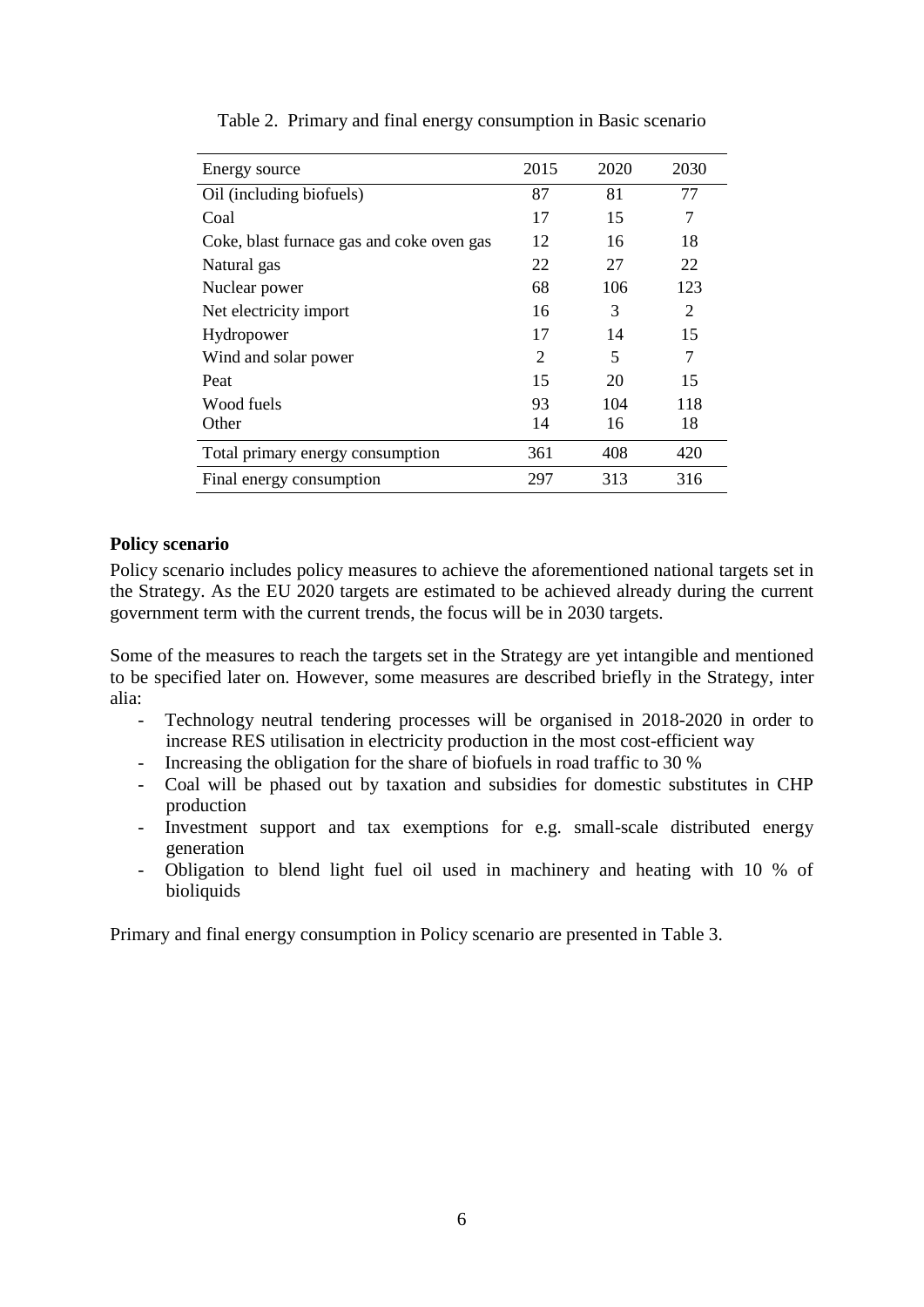<span id="page-6-0"></span>

| Energy source                             | 2015           | 2020 | 2030 |
|-------------------------------------------|----------------|------|------|
| Oil (including biofuels)                  | 87             | 79   | 73   |
| Coal                                      | 17             | 15   | 3    |
| Coke, blast furnace gas and coke oven gas | 12             | 16   | 18   |
| Natural gas                               | 22             | 27   | 23   |
| Nuclear power                             | 68             | 106  | 123  |
| Net electricity import                    | 16             | 3    | 1    |
| Hydropower                                | 17             | 14   | 15   |
| Wind and solar power                      | $\overline{2}$ | 5    | 9    |
| Peat                                      | 15             | 20   | 15   |
| Wood fuels                                | 93             | 104  | 121  |
| Other                                     | 14             | 16   | 18   |
| Total primary energy consumption          | 361            | 406  | 418  |
| Final energy consumption                  | 297            | 311  | 314  |

Table 3. Primary and final energy consumption in Policy scenario

### **METHODS AND DATA**

This chapter introduces the used simulation tool, EnergyPLAN, the applied stress test to the simulated energy systems and the more detailed assumptions regarding e.g. power capacities etc. in the analysed scenarios.

The authors have previously modelled the Finnish energy system in 2016 [8] on which the simulations in this paper are based. The simulated scenarios in different years are built to correspond with the assumptions and estimations provided in the background report of the Strategy [16].

#### **EnergyPLAN**

Energy system simulations in this paper are executed using a publicly available simulation tool, EnergyPLAN, which is developed and maintained by Sustainable Energy Planning Research Group at Aalborg University [17]. EnergyPLAN is a deterministic simulation tool, as opposed to optimisation models with an optimum solution. The tool simulates national energy systems on an hourly basis, including electricity, heating, cooling, transport and industry sectors. EnergyPLAN has been widely used for modelling systems with a high share of CHP production, e.g. [18], [19].

#### **The Stress Test**

Power capacity adequacy in the simulated scenarios is put under a stress test in years 2020 and 2030 by applying the implications of a severe drought in Finland during otherwise similar conditions as were witnessed during the demand peak in early 2016. The demand structure is assumed similar as during the peak and the level of electricity demand is scaled to match the estimations in the Strategy. External conditions, such as the share of available wind power production and availability of electricity imports, are also assumed similar. Nature of a severe drought in Finland is analysed in the following chapter.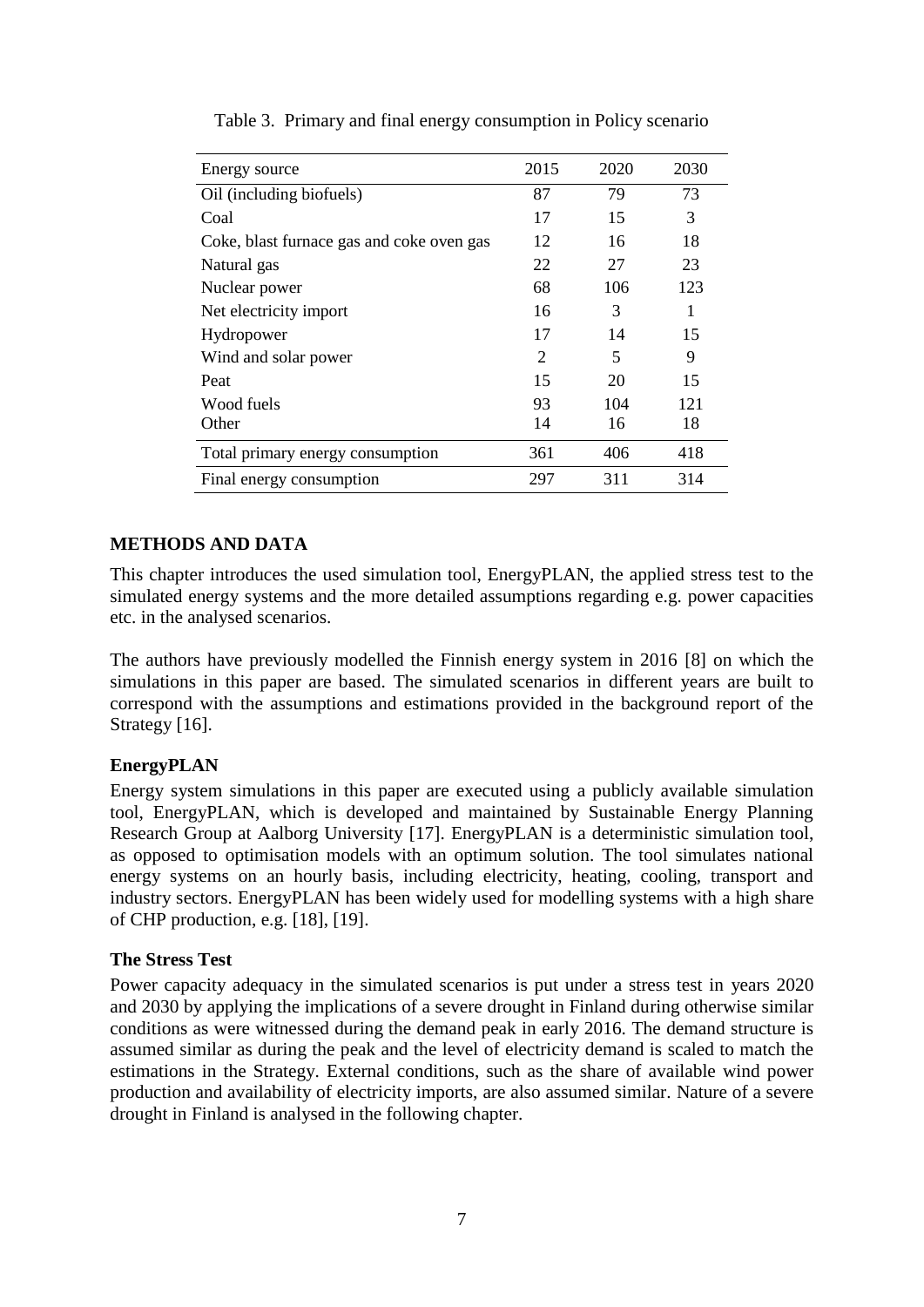### **Extreme drought**

Hydropower production varies depending on the hydrological conditions. In recent years, the annual production of Finnish hydropower has on average been approximately 13 TWh, but varied between 9.3 and 16.5 TWh. During the last 100 years, the driest period in Finland occurred in 1939-1942, when the precipitation was below average for over three years. Year 1941 was the driest year in the  $20<sup>th</sup>$  century with 34-45 % lower precipitation than on average. This resulted in record low discharges in rivers and water levels in lakes. The hydropower production was only around half of production in the late 1930s [20]. However, comparison of the hydropower production to present day is not possible, since most of Finland's hydropower capacity is built only after 1946.

To assess the implications of a drought with this severity to the energy system today, modelling of the 1939-1942 hydrology with the current hydropower capacity was carried out. Using observations of temperature, precipitation, wind speed and relative humidity of 1938- 1942 provided by the Finnish Meteorological Institute, the discharge at current hydropower plants was modelled using Finnish Environment Institute's Watershed Simulation and Forecasting System (WSFS) [21]. The WSFS is a conceptual hydrological model used in Finland for operational flood forecasting and planning of hydropower production as well as research purposes including climate change impact assessment, e.g. [22]. Regulation of lakes was carried out in the WSFS following current regulation rules and practices. The WSFS was used to simulate average daily discharges of 57 largest hydropower plants in Finland (all plants with a capacity of 10 MW or more) and the discharges were used to estimate the average daily power production in 1939-1942.

In addition to the average daily power production, also the maximum power production during peak demand was estimated. Most of the hydropower plants are located at or downstream of regulated lakes allowing short-term increase in power production. The maximum hydropower production simulated for January 1942 (peak demand period) was estimated based on the regulation capacity of the power plants situated in lake outlets and in rivers downstream of them.

#### **Basic Scenario**

Assumptions regarding power capacity development in the scenarios are not described in detail in the Strategy, but the background report of the Strategy [16] presents estimates of available power capacities in Basic scenario during winter peaks in 2020 and 2030, which are depicted in [Table 4.](#page-8-0) The estimations assume an availability of 6 % for wind power, but as the applied stress test assumes equivalent conditions as were experienced during the record-high demand peak in 2016, wind power availability is assumed 16 % of the installed capacity. As can be seen from the table, CHP district heating capacity will decrease notably by 2030. However, it is assumed that this does not affect the available heating capacity, as retiring CHP plants are replaced with heat-only boilers.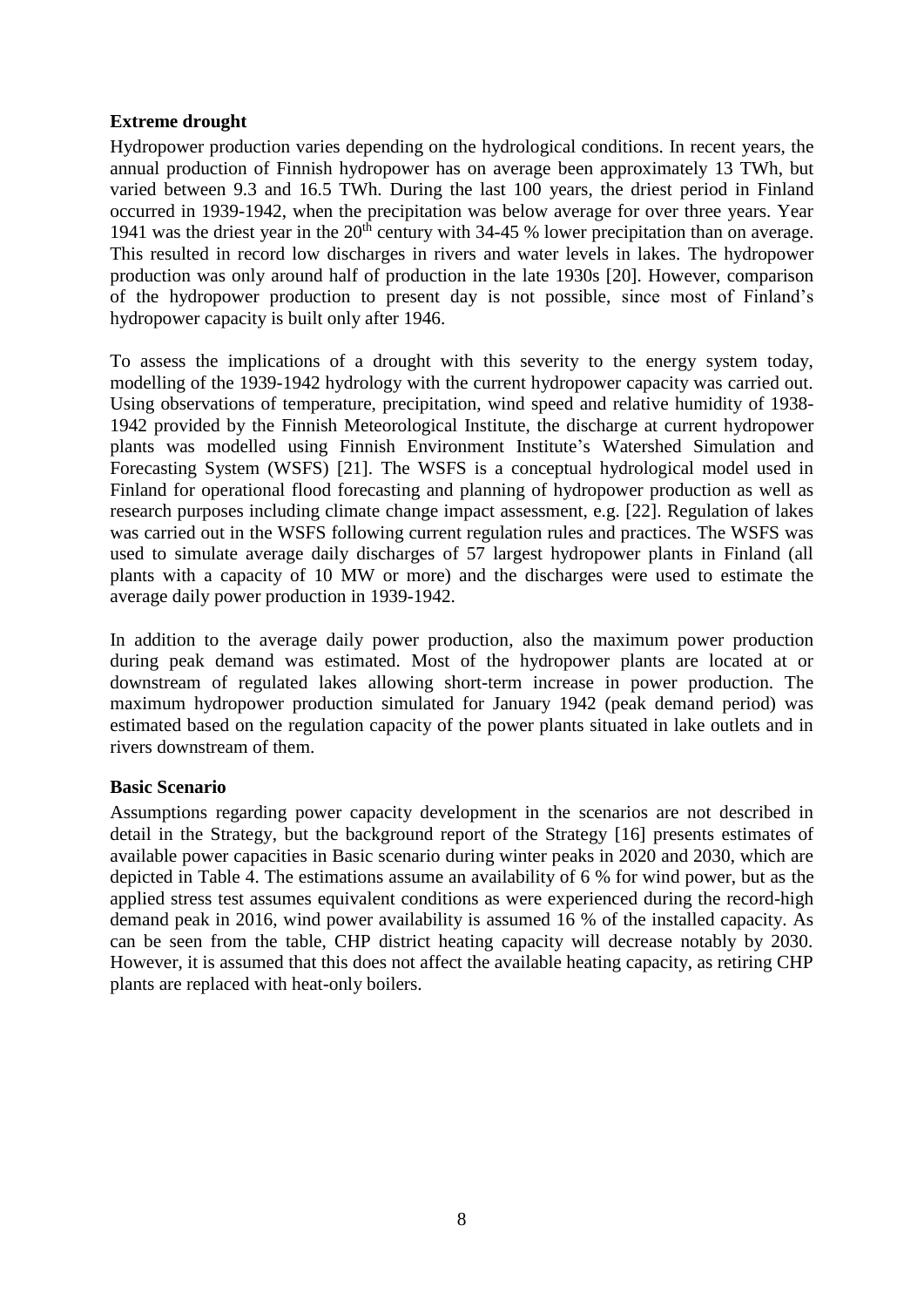| Production type                | Available capacity<br>during winter peak<br>in 2020 (MW) | Available capacity<br>during winter peak in<br>2030 (MW) |
|--------------------------------|----------------------------------------------------------|----------------------------------------------------------|
| Hydro power                    | 2,610                                                    | 2,610                                                    |
| Nuclear power                  | 4,380                                                    | 5,130                                                    |
| Condensing power plants        | 725                                                      | 725                                                      |
| Combined heat and power, total | 5,395                                                    | 5,000                                                    |
| CHP district heating           | 3,115                                                    | 2,545                                                    |
| CHP industry                   | 2,280                                                    | 2,455                                                    |
| Wind power                     | 320                                                      | 385                                                      |
| Transmission capacity          | 4,800                                                    | 6,000                                                    |
| Total                          | 18,230                                                   | 19,850                                                   |

<span id="page-8-0"></span>Table 4. Estimated available capacity during the winter peaks in 2020 and 2030 in Basic scenario

The background report also provides estimations on the magnitudes of the demand peaks in 2020 and 2030, which are approximately 15,440 MWh/h and 16,120 MWh/h, respectively.

#### **Policy Scenario**

Neither the Strategy nor its background report describe the development of power capacity in Policy scenario and, hence, the capacity is derived using the estimations of Basic scenario, annual energies in Policy scenario and other contents of the Strategy. As regards power capacity adequacy, no differences in Basic and Policy scenarios have yet emerged by 2020. However, it is assumed that currently the last commercially operative condensing coal plant, Meripori, is allocated in peak load reserves by 2030. Moreover, it is assumed that another 400 MW of district heating CHP capacity has been mothballed or allocated in reserves due to the phase-out of coal in energy production. Estimated available power capacities during winter peaks in 2020 and 2030 in Policy scenario are presented in [Table 5.](#page-8-1)

<span id="page-8-1"></span>Table 5. Estimated available capacity during the winter peaks in 2020 and 2030 in Policy scenario

| Production type                | Available capacity<br>during winter peak<br>in 2020 (MW) | Available capacity<br>during winter peak in<br>2030 (MW) |
|--------------------------------|----------------------------------------------------------|----------------------------------------------------------|
| Hydro power                    | 2,610                                                    | 2,610                                                    |
| Nuclear power                  | 4,380                                                    | 5,130                                                    |
| Condensing power plants        | 725                                                      | 160                                                      |
| Combined heat and power, total | 5,395                                                    | 4,645                                                    |
| <b>CHP</b> district heating    | 3,115                                                    | 2,145                                                    |
| <b>CHP</b> industry            | 2,280                                                    | 2,500                                                    |
| Wind power                     | 320                                                      | 510                                                      |
| Transmission capacity          | 4,800                                                    | 6,000                                                    |
| Total                          | 18,230                                                   | 19,055                                                   |

Electricity consumption in Policy scenario is 1 TWh higher in 2030 than that in Basic scenario and the difference comes from industry, construction and transport sector. Assuming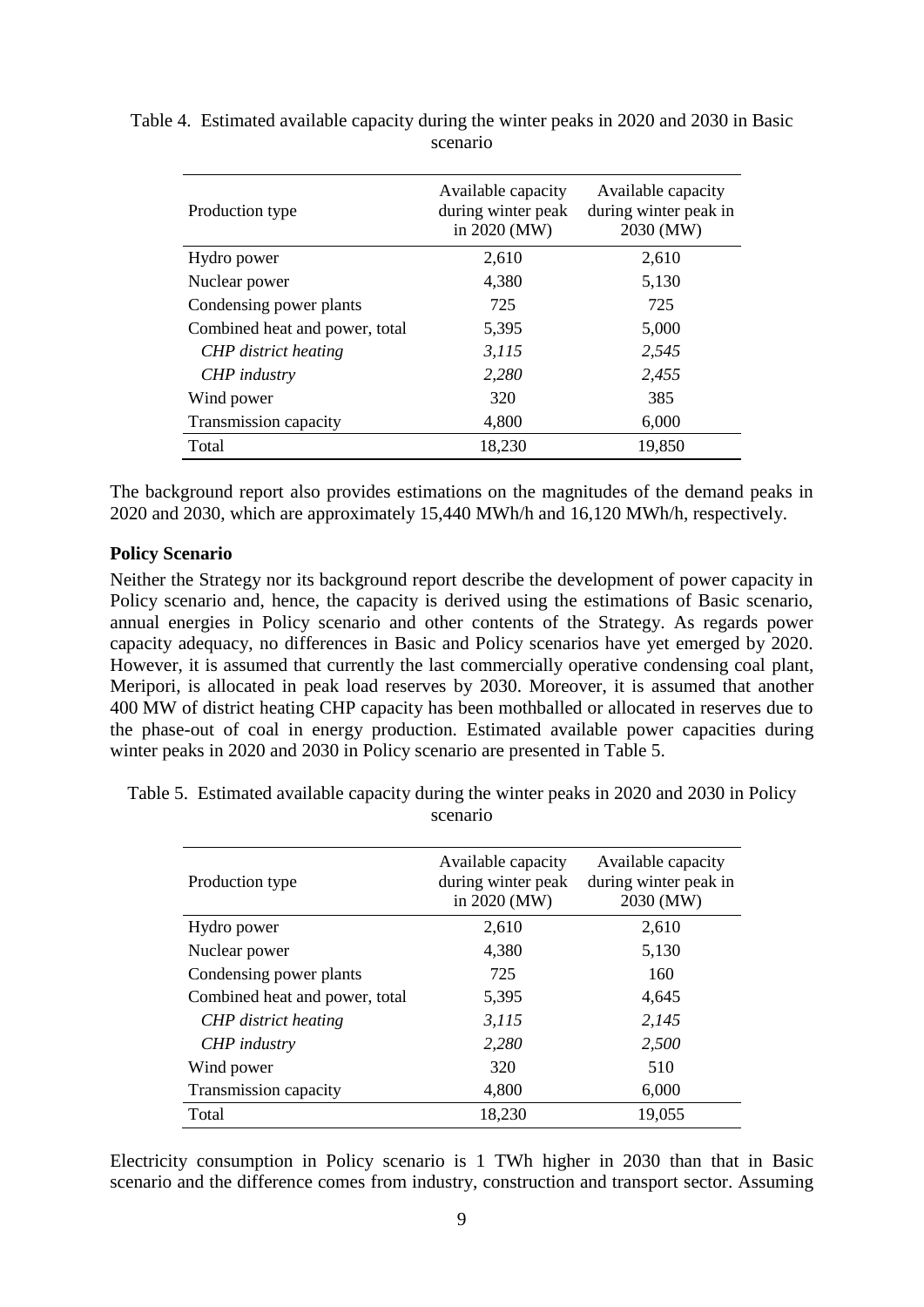that the additional energy demand is divided evenly throughout the year, the demand peaks in 2020 and 2030 are 15,440 MWh/h and 16,225 MWh/h, respectively.

### **Alternative scenario**

As Basic scenario is just one plausible projected energy market pathway, the authors wanted to analyse the aims of the Strategy with another pathway with alternative set of assumptions regarding especially the supply side.

Alternative scenario assumes a prolonged low level of electricity prices throughout the 2020s and hence a lack of willingness to invest in new power capacity. Most of the retiring CHP plants are replaced with heat only boilers due to the lack of economic feasibility of CHP electricity production and, moreover, Hanhikivi nuclear power plant investment does not realise. Neither Balticconnector nor growing LNG (liquefied natural gas) markets manage to restore the economic feasibility of natural gas and hence its utilisation keeps its declining trend. Moreover, investment in the third transmission line between northern Finland and Sweden does not realise. Meripori condensing coal power plant is allocated in peak load reserves starting from 2017 and it is assumed to stay in the reserves for the remainder of its technical lifetime. As regards electricity demand, electric vehicles have developed faster than predicted in the Strategy and there are already 500,000 electric vehicles in Finland by 2030, increasing the annual electricity demand by 1 TWh. The demand peaks in 2020 and 2030 are hence 15,440 MWh/h and 16,350 MWh/h, respectively. Estimated available power capacities during winter peaks in 2020 and 2030 in Policy scenario are presented in [Table 6.](#page-9-0)

| Production type                | Available capacity<br>during winter peak<br>in 2020 (MW) | Available capacity<br>during winter peak in<br>2030 (MW) |
|--------------------------------|----------------------------------------------------------|----------------------------------------------------------|
| Hydro power                    | 2,610                                                    | 2,610                                                    |
| Nuclear power                  | 4,380                                                    | 3,870                                                    |
| Condensing power plants        | 160                                                      | 160                                                      |
| Combined heat and power, total | 5,395                                                    | 4,300                                                    |
| <b>CHP</b> district heating    | 3,115                                                    | 1,800                                                    |
| CHP industry                   | 2,280                                                    | 2,500                                                    |
| Wind power                     | 320                                                      | 510                                                      |
| Transmission capacity          | 4,800                                                    | 5,200                                                    |
| Total                          | 17,665                                                   | 16,650                                                   |

<span id="page-9-0"></span>

| Table 6. Estimated available capacity during the winter peaks in 2020 and 2030 in |
|-----------------------------------------------------------------------------------|
| Alternative scenario                                                              |

#### **SIMULATION RESULTS AND ANALYSIS**

This chapter presents the results of the simulations. Moreover, impacts of climate change on the Finnish energy system are analysed.

#### **Year 2020**

As the Strategy was published in late 2016, no notable differences in Basic and Policy scenarios have yet occurred by 2020. Alternative scenario has 565 MW less capacity available during the winter peak due to Meripori condensing coal plant being allocated in peak load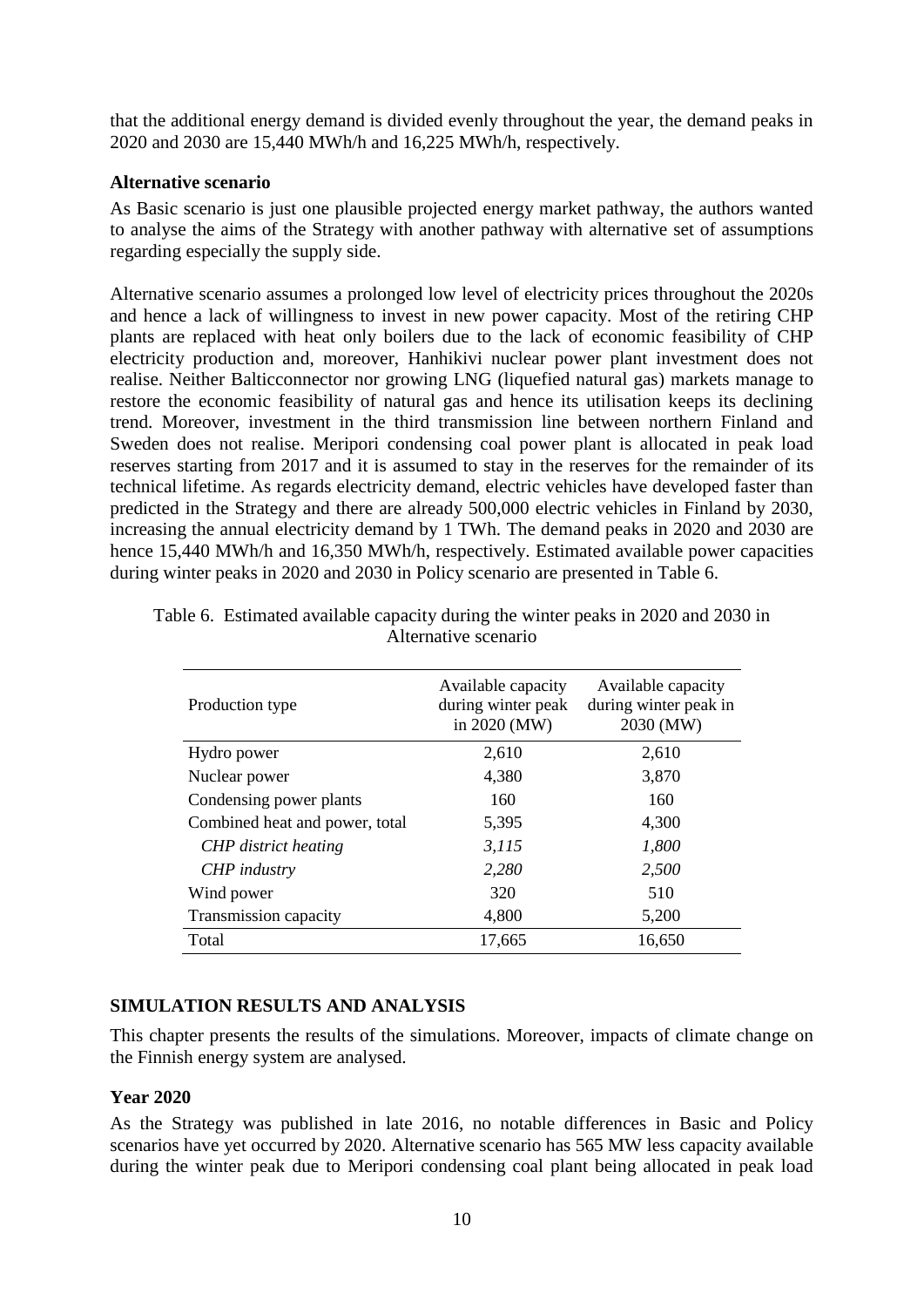reserves, but the commercially available power capacity and transmission capacity during the peak demand still amount to more than 2,200 MW. Sum of the available commercial power capacity and available transmission capacity in different scenarios in 2020 and 2030 is shown in [Table 7.](#page-10-0) All in all, capacity adequacy is much better in all scenarios comparing to that in 2016 [8] due to the expected completion of Olkiluoto 3 nuclear power plant.

As regards the implications of an extreme drought, the simulated hydropower availability is 790 MW lower than that estimated in the Strategy in both 2020 and 2030. This relatively modest (27 %) decrease is explained by the ability to use dammed storages during the peak demand. The annual hydropower production during the extreme drought decreases 43 % from long-term average production (7.5 TWh out of 13 TWh).

### **Year 2030**

The simulations resulted in a notable improvement in power capacity adequacy in 2030 in Basic scenario, slight improvement in Policy scenario and an alarming drop in Alternative scenario. The difference between scenarios Basic and Policy is caused by the phase out of coal in energy use in Policy scenario and the assumption that most coal CHP plants are replaced with heat only boilers. Main reasons for the improved availability of capacity comes from investments in Hanhikivi nuclear power plant (1200 MW) and the two new transmission lines between Finland and Sweden  $(800 \text{ MW} + 400 \text{ MW})$ . Difference between scenarios Policy and Alternative come from the absence of Hanhikivi and the 800 MW transmission line between Finland and Sweden. Moreover, Alternative scenario assumes a stronger trend in replacing retiring CHP plants with heat only boilers. Available capacities in different scenarios during the winter peak in 2030 are shown in [Table 7.](#page-10-0)

| Scenario                     | Available capacity<br>during the winter<br>peak in 2020 (MW) | Available capacity<br>during the winter<br>peak in 2030 (MW) |
|------------------------------|--------------------------------------------------------------|--------------------------------------------------------------|
| Basic                        | 2,790                                                        | 3,730                                                        |
| Basic, Extreme drought       | 2,000                                                        | 2,940                                                        |
| Policy                       | 2,790                                                        | 2,830                                                        |
| Policy, Extreme drought      | 2,000                                                        | 2,040                                                        |
| Alternative                  | 2,225                                                        | 300                                                          |
| Alternative, Extreme drought | 1,435                                                        | -490                                                         |

<span id="page-10-0"></span>Table 7. Available production and transmission capacity during demand peaks in 2020 and 2030 in different scenarios

### **Impacts of Climate Change on Finnish Climate and Energy System**

Climate scenarios project a 1-3 °C increase in temperature by 2030 and modest increases (2- 11 %) in precipitation in Finland [23]. Runoff is estimated to increase less than precipitation due to increase in evapotranspiration and runoff may even decrease in some scenarios. The seasonal variation of runoff will change with larger runoff in winter and less runoff during spring floods. For hydropower production, this means in most cases a more even distribution of discharges and less spill off, although in some cases changes in current regulation rules are needed to achieve the full benefits of this change. These changes in seasonal variation will on average mean increase in discharge during winter, when the peak demand occurs. Summer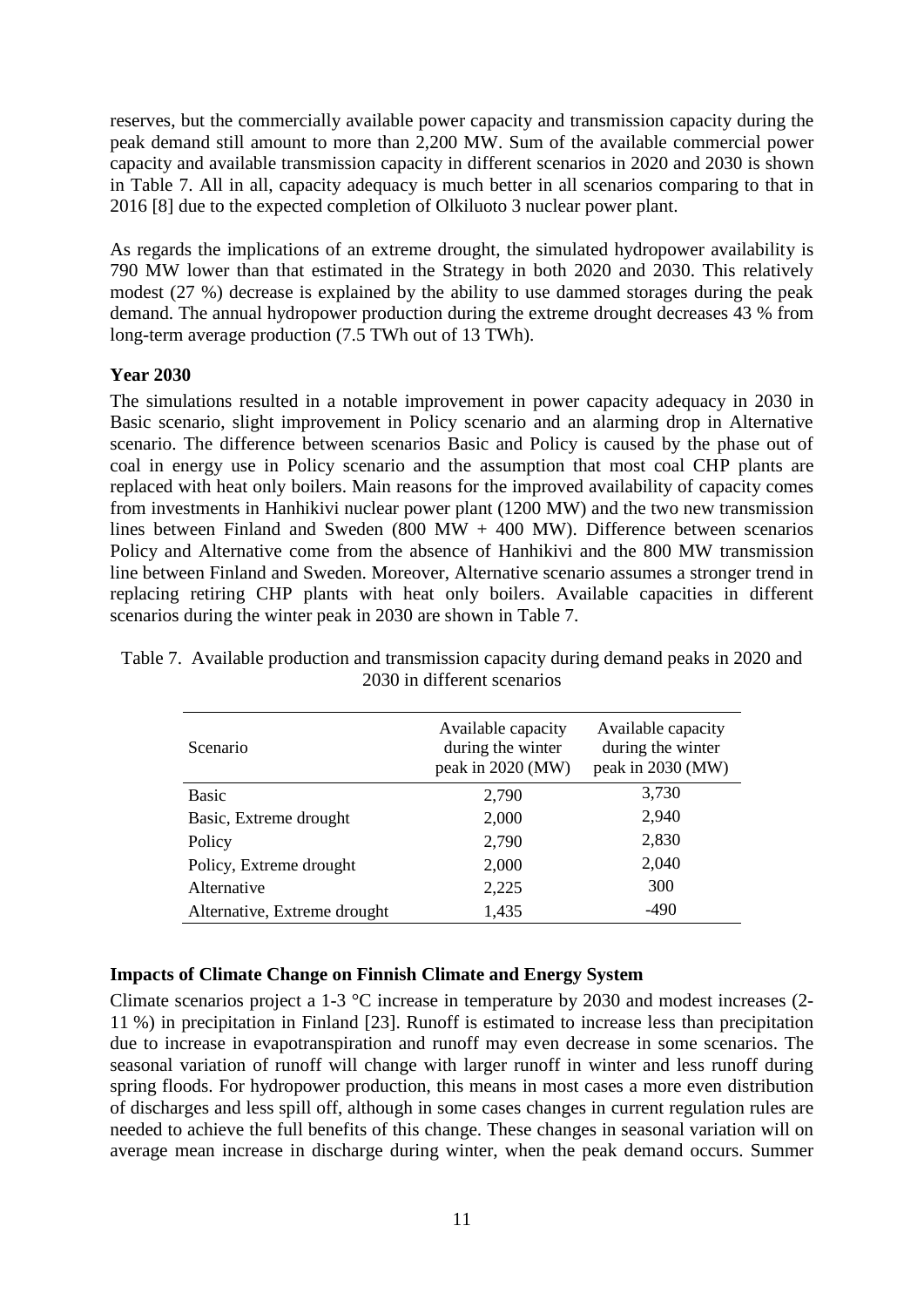discharges will on average decrease. Moreover, extreme low temperatures causing the peak demand are expected to become less common with climate change [23].

These are, however, the changes in averages and changes in extremes, such as extreme drought, may be different. Some extreme weather events, such as heavy precipitation, are projected to become more common in future, but there is no clear evidence of changes in the probability of extreme drought in Finland [24].

### **DISCUSSION AND CONCLUSIONS**

We have analysed the Finnish energy system and its plausible development in different energy policy scenarios and simulated hydropower availability during a year of severe drought in Finland. Moreover, we have simulated power capacity adequacy in the scenarios in years 2020 and 2030 with EnergyPLAN by applying the implications of a severe drought during otherwise equivalent conditions as were witnessed during the record-high demand peak in Finland in early 2016. Our results show that, in both of the scenarios presented in the new Energy and Climate Strategy of Finland, Basic and Policy, the stresses related to power capacity adequacy will ease comparing to those in 2016. This is mainly due to the two new nuclear power plants, Olkiluoto 3 and Hanhikivi, and the planned new transmission lines to Sweden, which together provide more capacity than the sum of estimated growth in the annual demand peak and reduction in thermal power capacity in Finland.

As regards Alternative scenario with no investments in Hanhikivi or to the third transmission line between northern Finland and Sweden, the issue is significantly more alarming. However, the estimated demand-side flexibility in the electricity spot market is currently approximately 400 MW and it is more likely to increase than decrease by 2030. Moreover, peak load reserves were increased from 300 MW in 2016 to over 700 MW for the period starting in June 2017 and it remains to be seen, how much of the retiring thermal capacity is allocated to some form of capacity reserves. Hence, also the energy system in Alternative scenario would have endured the stress test without resorting to e.g. rolling blackouts.

The current electricity price level in Finland does not encourage investments in new power capacity and, as electricity market price is practically determined by the short-term marginal costs of the last realised supply bid in the energy-only model, investments in wind or nuclear power are not about to increase the average price. Many utilities in Finland have already informed replacing retiring CHP plants with heat only boilers and the magnitude of this phenomenon is yet to be seen. CHP production has been a pride of the Finnish energy system due to its high thermal efficiency and hence it would not be surprising, if the government applied some incentives to keep it as a part of the system.

In spite of hydropower accounting for a notable share in power capacity and electricity production in Finland, an extreme drought has a relatively low impact on power capacity adequacy during winter peaks in Finland; dammed hydropower can be stored to be utilised during the winter peaks despite the annual energy production being much lower. However, Finland's electricity markets are strongly affected by those of Sweden and Norway, which both have significantly higher shares of hydropower than Finland. Hence, as an extreme drought would be likely to occur in the Nordic countries and in western Russia simultaneously, the drought could affect the Finnish energy system more strongly via crossborder electricity trade. To understand the implications of a simultaneous severe drought in the Nordics and in western Russia, modelling of European power markets in a broader scale is needed, as the markets are growing more integrated by the year. This is a subject of future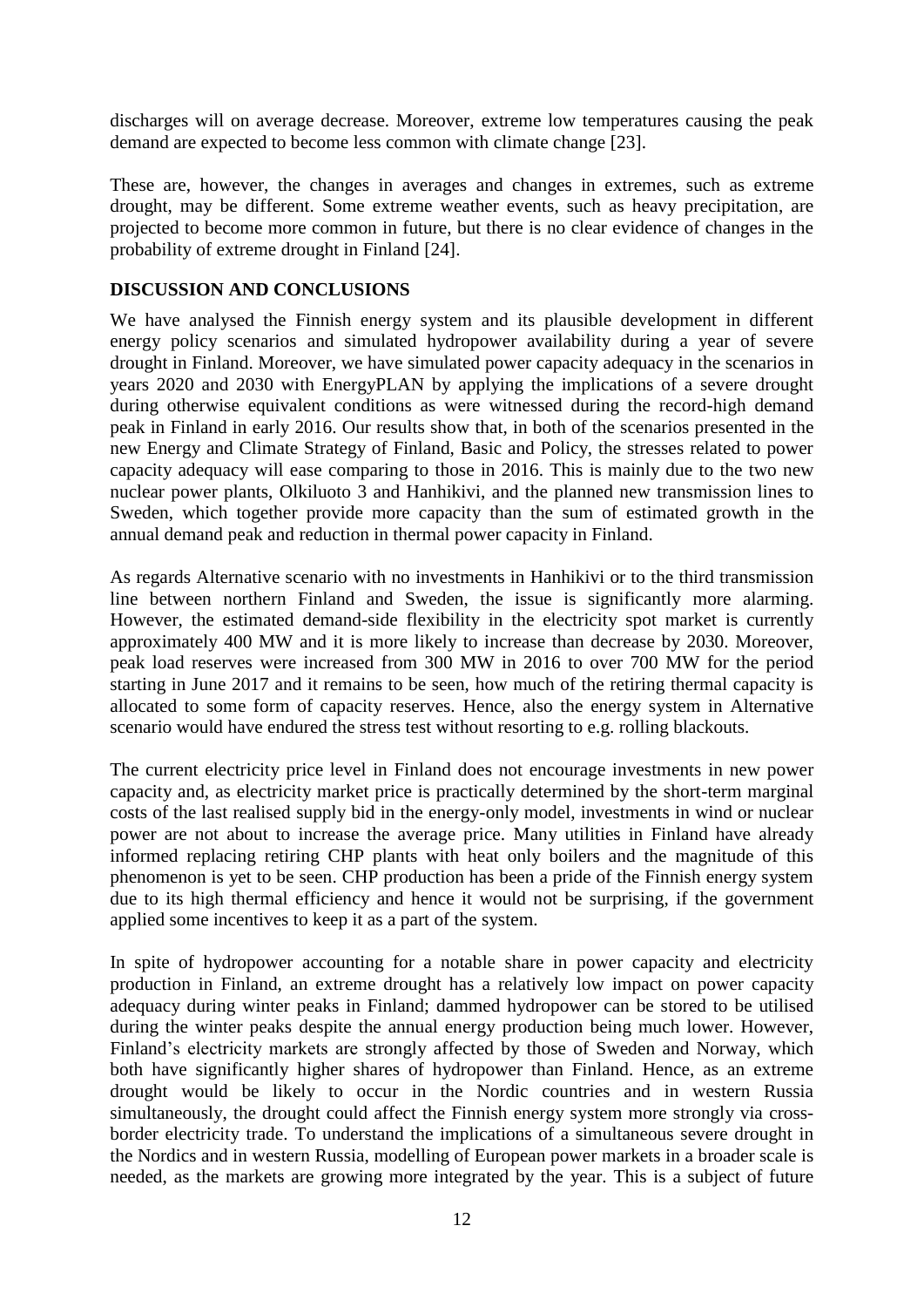research. Moreover, EnergyPLAN functions better when simulating whether an energy system can supply its demand with the given deterministic input in a given year, but not so well for modelling the price formation and cross-border energy flows in a complex system of systems.

As regards the general impacts of climate change to the Finnish energy system, the simulated scenarios indicate that climate change could actually work in favour of power capacity adequacy by increasing the precipitation and discharges during the winter season and decreasing the occurrence of extremely low temperatures. However, climate change has had a tendency to increase the intensity of the extremes.

### **ACKNOWLEDGEMENT**

The authors gratefully acknowledge the contributions of Strategic Research Council (SRC) by funding this research through the Winland project.

#### **NOMENCLATURE**

- CHP combined heat and power
- LNG liquefied natural gas
- RES renewable energy source
- SRC Strategic Research Council
- TSO transmission system operator
- WSFS Finnish Environment Institute's Watershed Simulation and Forecasting System

## **REFERENCES**

- [1] E. Kiriyama and Y. Kajikawa, 'A multilayered analysis of energy security research and the energy supply process', *Appl. Energy*, vol. 123, pp. 415–423, Jun. 2014.
- [2] A. Månsson, B. Johansson, and L. J. Nilsson, 'Assessing energy security: An overview of commonly used methodologies', *Energy*, vol. 73, pp. 1–14, Aug. 2014.
- [3] B. W. Ang, W. L. Choong, and T. S. Ng, 'Energy security: Definitions, dimensions and indexes', *Renew. Sustain. Energy Rev.*, vol. 42, pp. 1077–1093, Feb. 2015.
- [4] J. Ren and B. K. Sovacool, 'Quantifying, measuring, and strategizing energy security: Determining the most meaningful dimensions and metrics', *Energy*, vol. 76, pp. 838–849, Nov. 2014.
- [5] J. N. Valdés Lucas, G. Escribano Francés, and E. San Martín González, 'Energy security and renewable energy deployment in the EU: Liaisons Dangereuses or Virtuous Circle?', *Renew. Sustain. Energy Rev.*, vol. 62, pp. 1032–1046, Sep. 2016.
- [6] D. K. Jonsson, B. Johansson, A. Månsson, L. J. Nilsson, M. Nilsson, and H. Sonnsjö, 'Energy security matters in the EU Energy Roadmap', *Energy Strategy Rev.*, vol. 6, pp. 48–56, Jan. 2015.
- [7] V. Olkkonen, S. Syri, 'Spatial and temporal variations of marginal electricity generation: the case of the Finnish, Nordic, and European energy systems up to 2030', *J. Clean. Prod.*, vol. 126 (2016), pp. 515–525.
- [8] J. Jääskeläinen, B. Zakeri, and S. Syri, 'Adequacy of Power Capacity during Winter Peaks in Finland', presented at the 14th International Conference on the European Energy Market, Dresden, 2017.
- [9] The World Bank, 'Electric power consumption (kWh per capita) | Data'. [Online]. Available: http://data.worldbank.org/indicator/EG.USE.ELEC.KH.PC?year\_high\_desc=true. [Accessed: 05-May-2017].